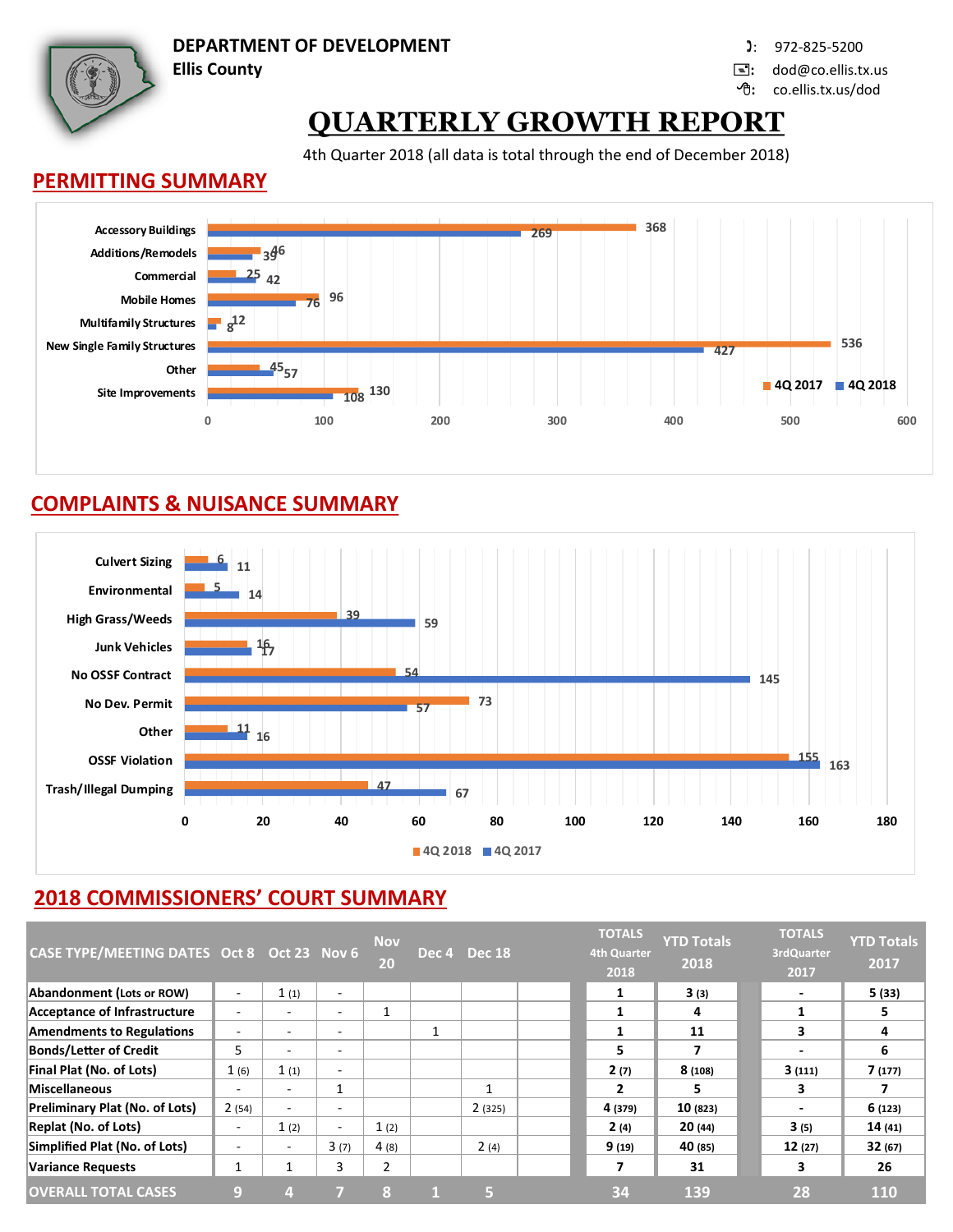# **POPULATION ESTIMATES & PROJECTIONS**